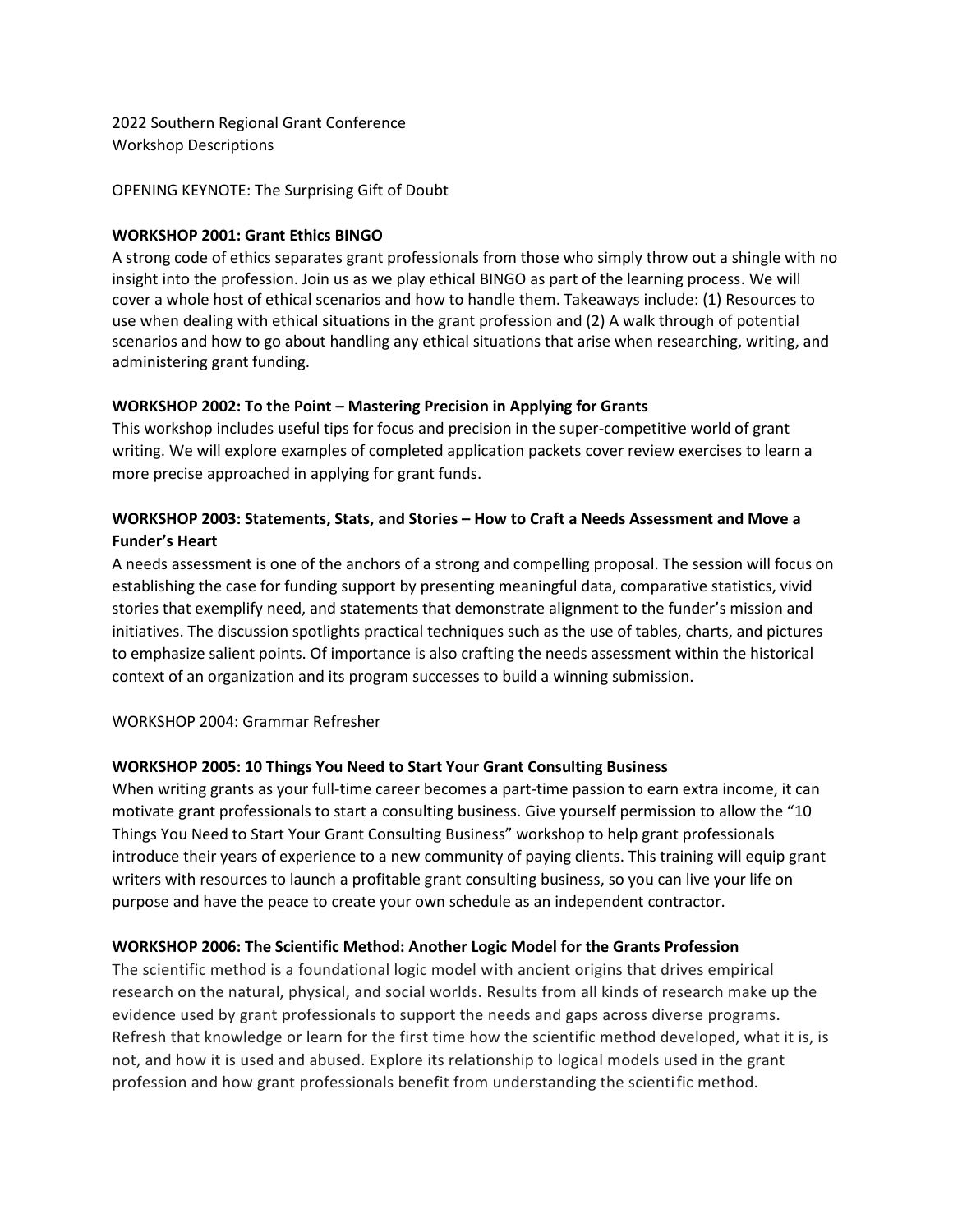### **WORKSHOP 2007: Roundtable Discussion: Ask Me Anything – Let's Problem Solve Together**

In this facilitated discussion, come prepared to share your fundraising and grant-related woes. Participants are invited to share tips, tricks, and resources to help their peers navigate the profession. This will be the perfect spot to ask that question that is not covered in any of the presented workshops.

## **WORKSHOP 2008: Roundtable Discussion: Leadership – Getting Your Seat at the Table**

Grant professionals are often required to shape program design, understand budgets, fund important organizational elements, and so much more. Even so, sometimes we have to elbow our way to a seat at the leadership table. Come with questions and answers for how to have your leadership skills recognized at your office.

## **WORKSHOP 2009: Roundtable Discussion: Book Lovers**

Grant professionals tend to be readers. Join your fellow book lovers in a lively discussion about what is on your bookshelves these days, from fiction to educational reads and everything in between. It's like a quick book club where you can talk about all the books!

# **WORKSHOP 2010: Legendary Foundation Relations: Taming Monkeys, Bagging Elephants, and Finding Unicorns**

All grant writers know there are two types of money in this world: public and private. We write grants every day to secure one kind or the other. State and federal money is called public: these grants have very strict rules and guidelines to follow. However, private foundations are a "whole nother animal"! Coming in all different shapes, sizes and personalities, private foundations can seem at first to be aloof and distant, intimidating and difficult to approach. Join me to learn how to identify, connect with, and write successful grants for private foundations. It's not a scary as you think!

#### **WORKSHOP 2011: Other Duties as Assigned: Program Design for Grant Professionals**

While not exactly proposal writing or in the grant pro's job description, program design creeps into our work. Come learn principles of program design and tricks to get details from project owners.

#### **WORKSHOP 2012: Take This Job and LOVE It! 5 Steps for Finding Your JOY Factor**

The average person will spend 90,000 hours at work over the course of a lifetime. If your work/life blend is missing the JOY Factor, that's an awfully long time to be miserable. In Take this Job and LOVE It, Janifer Wheeler will share tips and strategies for connecting, aligning, revealing, and empowering participants to find their values, vision, and JOY.

#### **WORKSHOP 2013: You are BIGGER than Burnout: Strategies for Winning the Silent Battle**

Burnout is real, relevant, and recoverable. Join three grant pros as they laugh and (maybe) cry through their eye-opening burnout journeys and provide concrete strategies for prevention and recovery.

#### **WORKSHOP 2014: Federal Grants TBD**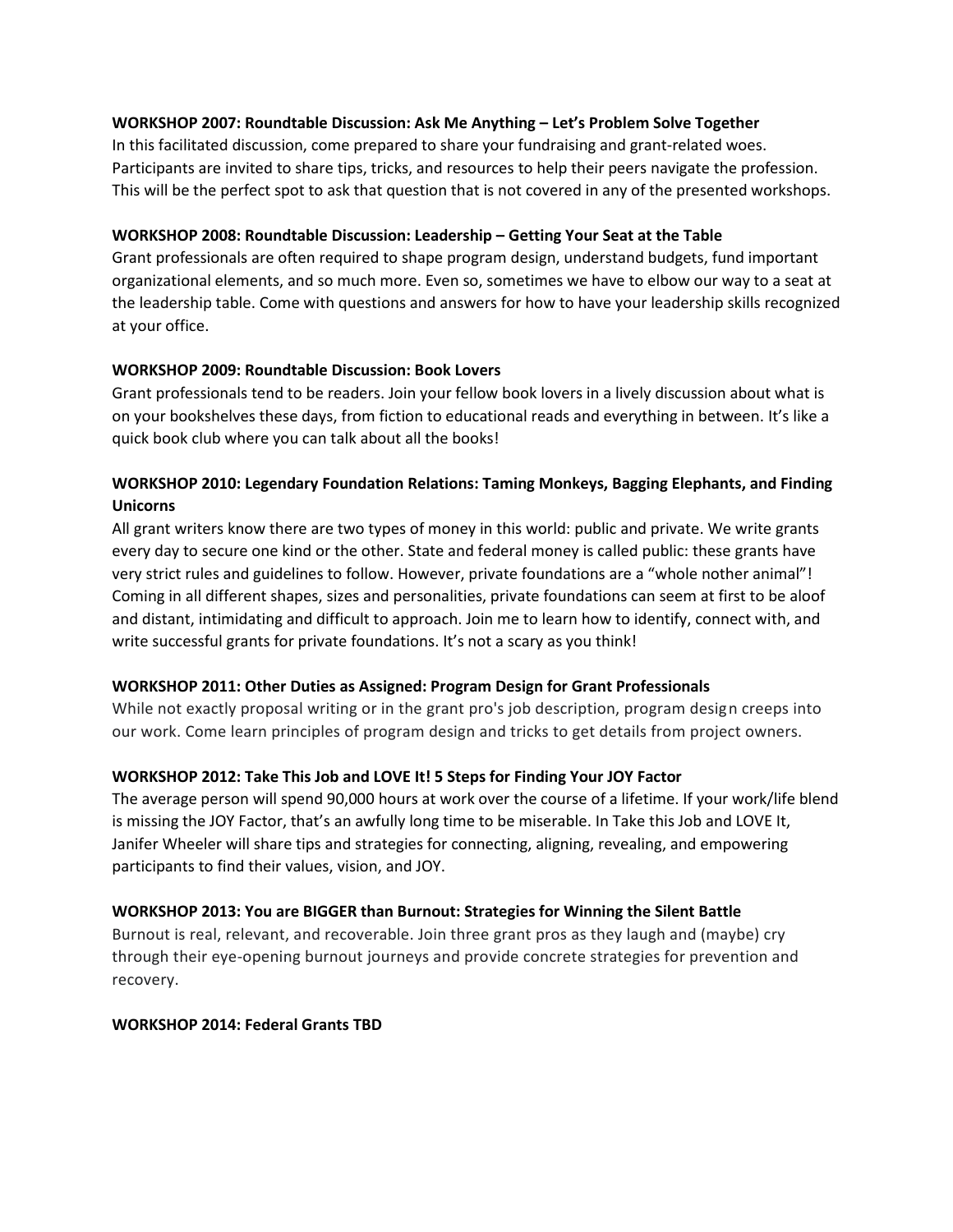#### **WORKSHOP 2015: Building a Sustainable Consulting Business**

Dream of starting a consulting business? This session will discuss strategies to get started and how to move your practice to a sustainable business model.

#### **WORKSHOP 2016: Foundation and Corporation Grants Management 101**

You received a grant from a private foundation or corporation – now what? Learn best practices for post-award grants management of non-federal grants, with examples of grants management tracking tools. From budget and application to close out – we'll walk through ways to better manage grants to become a good steward of private funding.

#### **WORKSHOP 2017: (In)Equity in the Grants Profession**

2020 brought the largest uprisings against racism that the world has ever seen. This led to a critical analysis of inequity within the nonprofit sector. In 2021, the Georgia Chapter of the Grant Professionals Association (GGPA) launched the Task Force to Improve Equity and Communication in the Grants Profession. Our purpose is to promote equity in the grant seeking and grant making professions through education, awareness, and capacity building opportunities. Join us as we explore what we have learned so far and discuss recommendations for the future of the grants profession.

# **WORKSHOP 2018: Demystifying the GPC: An Overview on Becoming Credentialed and Maintaining the Credential**

Calling all grant professionals! Whether you're interested in earning your Grant Professional Certified (GPC) credential or you've been a GPC for years, let's discuss all things GPC. Newcomers will receive an overview of the requirements and process to sit for the GPC exam. Current GPCs will review the Certification Maintenance Program (CMP) and discuss the best ways to demonstrate knowledge and skills to maintain the GPC every three years.

#### **WORKSHOP 2019: Tips for a Better Budget for Grant Rock Stars**

Practical tips for building federal, state, and foundation budgets from an experienced grant writer and former accountant. A great budget is another story telling tool grant professionals can use to compel funders to fully fund your request. Budgets can build credibility, reinforce goals and objectives set out in the grant application, and demonstrate good stewardship of grant award. Budgets can provide clarity to proposed project priorities and illustrate full development of grant request. Topic covers pre-planning and grant development, detailed budgets, and budget narratives.

## **WORSKHOP 2020: A MUST Do: Be a Grant Reviewer!**

What's the best way to improve your proposals? Get the perspective of how they are reviewed. This session will cover the essentials of and how to be a reviewer.

# **WORKSHOP 2021: All the Right Moves: Create a Successful Grants Plan by Optimizing Your CRM Using Moves Management**

Learn how to optimize your use of a complex CRM, such as SaleForce NPSP, to maximize efficiency and funding for your grants program. We will show you how to use a Moves Management system to create a grants plan with sortable lists of opportunities, keep on track with deliverables and tasks, and use colorful dashboards and detailed reports that are easy to modify and download.